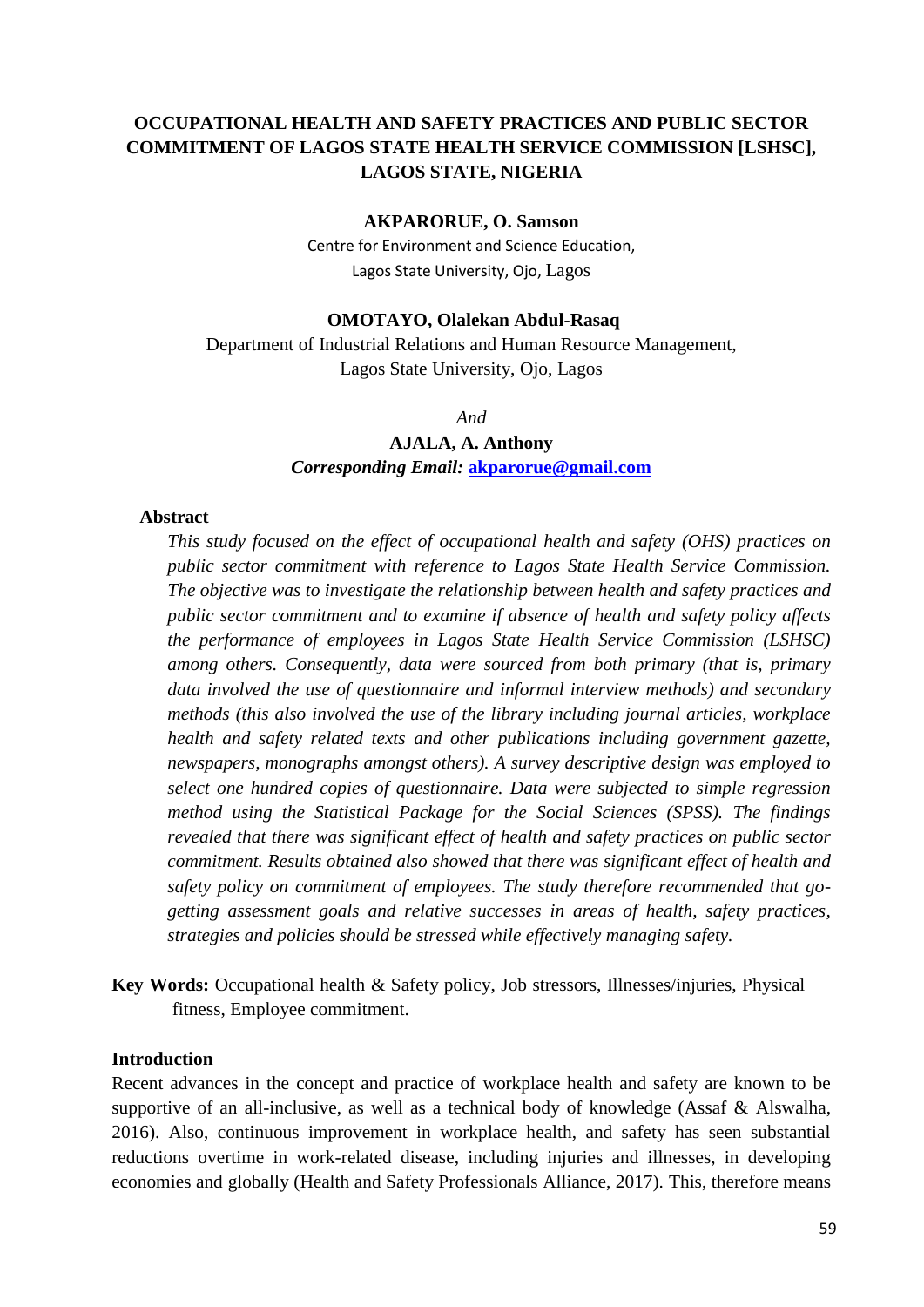that the introduction of globalization and the relative changes in advanced technology, techniques used by management, structure of the work, and its processes are recurrently introducing occupational health and safety threats, related risks, with related challenges for both regulators and employers of labour (Awolusi, 2019; Assaf & Alswalha, 2016).

Consequentially, the strategy (ies) used to identify and control workplace health and safety hazards with relative risks are very crucial. Studies validate a significant relationship between an organization's work-related injury and illness prevention efforts and the subsequent severity of injury to individuals at work. Relevant, reliable and valid health and safety performance data is crucial to informing the operational and strategic decisions by driving management of health and safety effectively (Borys, Else & Leggett, 2019). 'Occupational safety', therefore is defined as freedom from the risk of injury and 'health' as freedom from the risk of illness (Hornby, 2001). A safe and healthy workplace is therefore one in which those hazards that pose a potential risk to the health and safety of employees (and others in the workplace) are eliminated or controlled/ managed effectively (Hopkins, 2005).

Nigerian organizations have achieved considerable success in improving health and safety over recent decades. However, ongoing rates of work-related injury and illness provide evidence as to the ongoing challenge that health and safetyposes for Nigerian workers, business and the broader economy. The failure to control occupational hazards contributes to workrelated injuries and illness, including more serious injury cases (National Occupational Health and Safety Commission, 2004). These cases not only inflict varying levels of pain and suffering on workers but also impose a significant financial burden on workers, businesses and external stakeholders (Borys, 2010). Costs of work-related illness and injury involve lost wages; medical treatment; compensation for pain and suffering; legal fees; fines and penalties; lost productivity; poor morale; and expenditures associated with retraining, recruitment and the hazard mitigation to prevent recurrence.

Consequently, the rate of measuring the outcome of injury has been at the centre of health and safety performance appraisal. In particular, lost time injury rates have, over time, become the keystone of typical injury reporting and the standard against which organization, industry and national assessments are made. In fact, loss of time of injury rates is being pragmatic to informing an ever-growing range of health and safety issues and decisions; they have a restricted importance. It is poorly correlated with loss of time and injuries with human, as well as economic consequences of work-related illness and injury. This means that the provision is not valid for enhanced performance measurement for the primary aim of assessing the health and safety consequences, for failure, and or, for the success of work health related and safety measures (Akintayo, 2018).

The increased reliance on time lost related injury measures in health and safety performance management and reporting has purportedly left stakeholders increasingly dissatisfied (Hopkins, 2005). Additionally, increasing circumstantial claims of individuals seeking to manage the measure, rather than to manage performance, have pointed to practices of deliberate handling and under-reporting of lost time injury data. Thus, the search for more expressive alternatives to lost time injury remains challenged. Among the most promising is a severity framework that classifies injuries based on impact on worker life, rather than on organizational productivity. This approach aligns more closely with models adopted by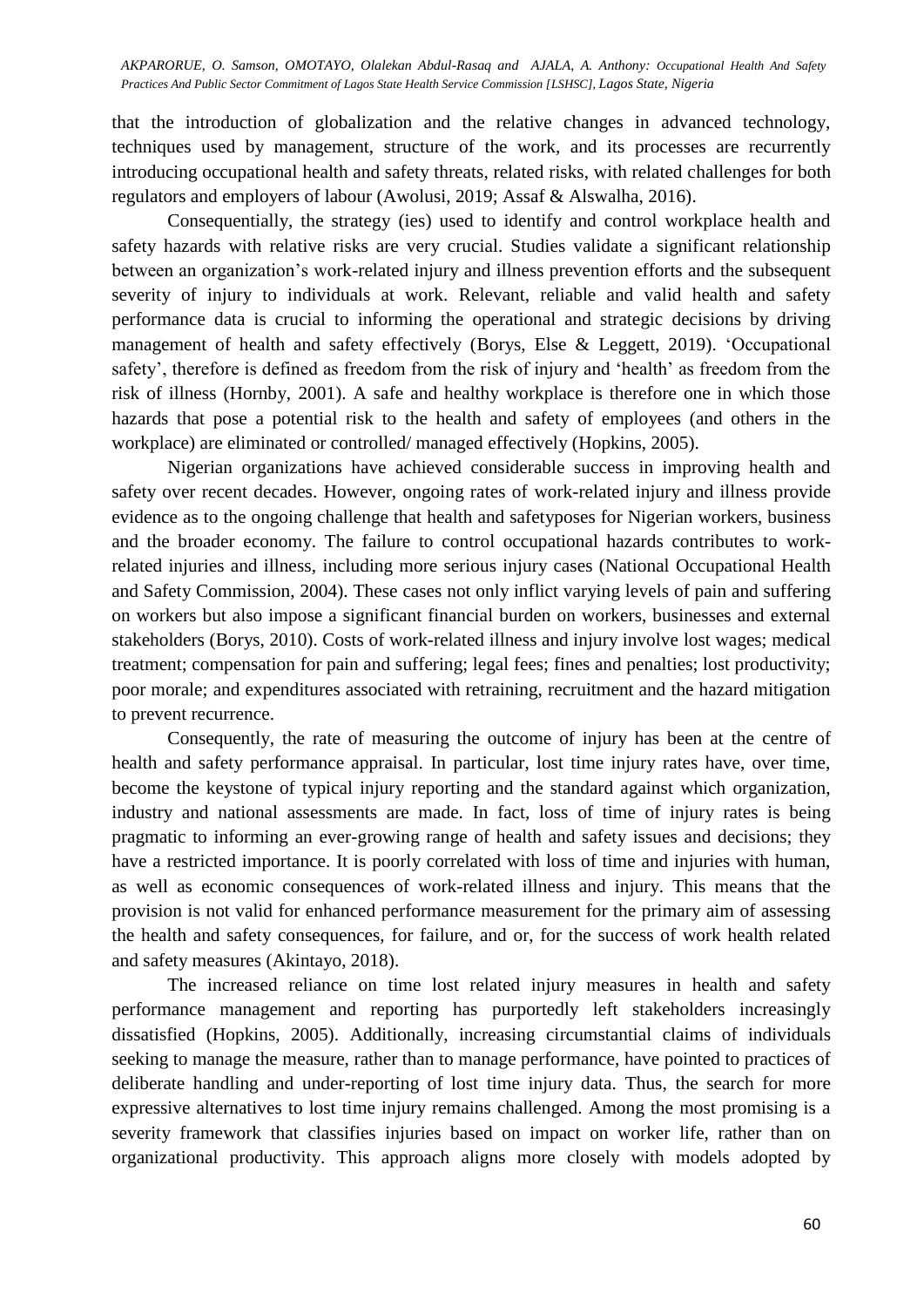governments rather than those traditionally used by industry and provide superior insight into the magnitude of damage that results from workplace health and safety failure.

Eventually, injury procedures inform about specific incidents of health and safety system failure, however they cannot provide a valid measure of health and safety system integrity. Consequently, additional positive (leading) indicators have been strongly advocated as tools to better inform decisions regarding workplace health and safety risk and the effectiveness of hazard control initiatives. Hence, the success of an occupational health and safety practices is dependent on the level of commitment and the support all employees have towards the programme. It is critical that all employees are committed and constantly promoting a safe work environment.

Commitment is a linkage that people may develop towards multiple features of their job environment. It can be decreed either as behaviour or an attitude, or as a requisite force (Miedaner, Kuntz, Enke, Roth, & Nitzsche, 2018). Commitment in organization could be analyzed in connection with a wide range of foci - the organization, team work, or group, and work itself, with career, and trade unions, amongst others. Therefore, it can be thought of as a set of commitments where each one has some intervening as well as consequents, correlate and antecedents, which could be shared between such commitments (Meyer & Herscovitch, 2001). Hence, factors affecting one dimension of commitment may also impact the other dimensions (Morrow, 2011).

The concept of organizational commitment is derived from studies that discovered the nexus between employees and organizations. The main reason for such studies was the credence that committed workers have greater possibility for reducing absenteeism, increasing performance, and labour turnover (Mowday, 1998). Commitment in organizations was considered in Mowday, Porter and Steers (1982) by a three-factor: an acceptance of organization's values and goals; strong belief, the slyness to exert effort on behalf of it; and of course, a strong desire to retaining organizational membership. These scholars and their assertions go beyond the submissive concept of loyalty, which result into active relationship with the aim of providing welfare of the organization and Lagos State Health Service Commission (LSHSC) in particular.

The Health Service Commission is a Human Resource Agency empowered by the Lagos State Health Sector Reforms Law of Year 2006 to ensure the provision of highly skilled and motivated workforce with the right attitude towards the delivery of qualitative healthcare services at the Secondary Health Facilities for the people of Lagos State. The introduction of Health Sector Reforms gave autonomy to State General Hospitals, and issues of recruitment, promotion, discipline and training of hospital personnel amongst others were made the statutory responsibilities of the Health Service Commission.The paper therefore intended to examine occupational health and safety (OHS) practices and organizational commitment with reference to Lagos State Health Service Commission (LSHSC).

## **Statement of the Problem**

This paper looked into the connection between health and safety at work and its relative effect on organizational commitment. Hence, a dearth of literature on how employees experience both tasks and its job-environment-related stressors that unpleasantly affects employees' safety and health. Existing literature have acknowledged factors like stressors, involving role conflict, role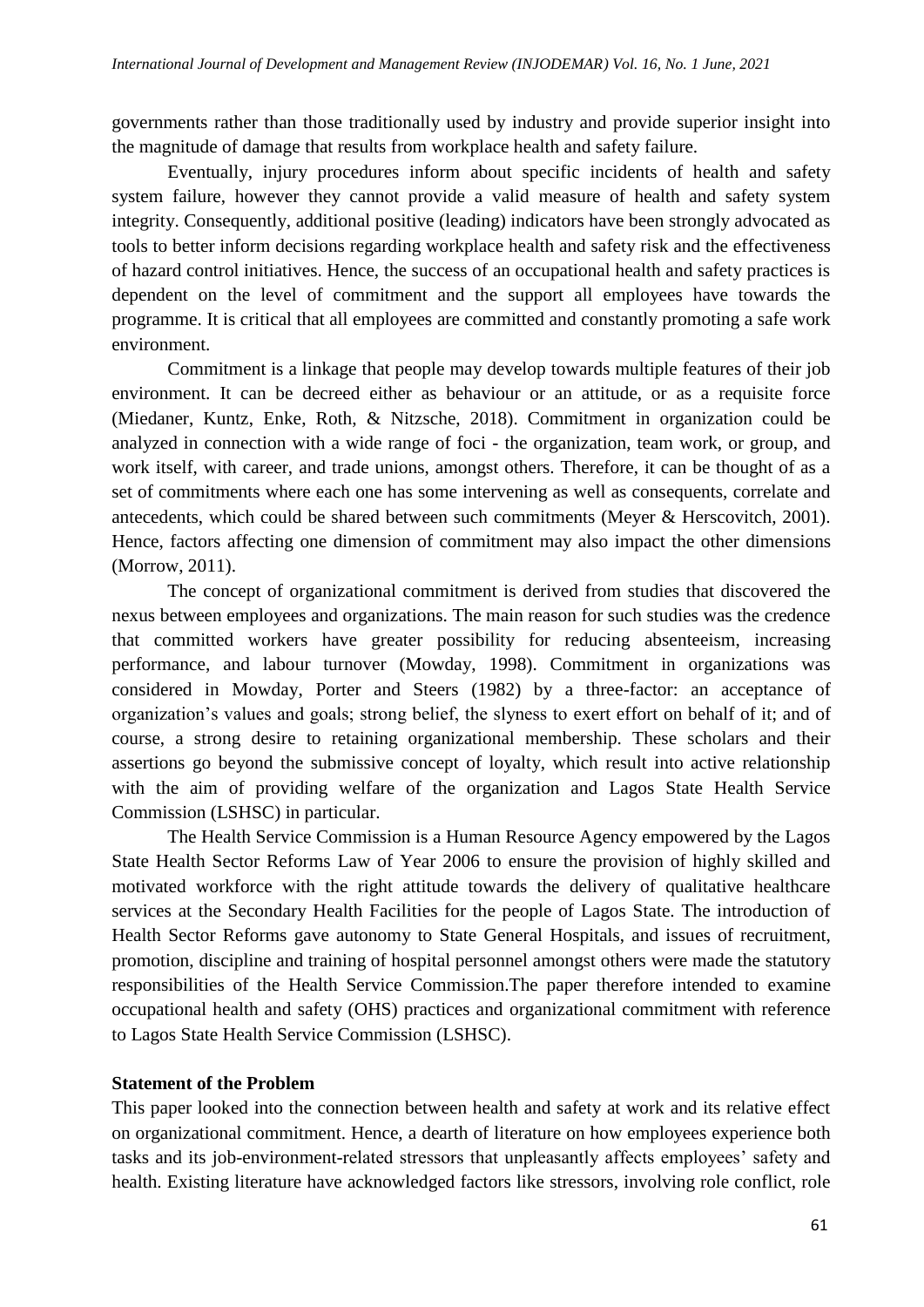ambiguity, physical discomfort, heavy work-load, as well as seeming pressure (Obalola, Aduloju & Olowokudejo, 2012). Job stress has also been revealed to result into burnout (emotional, physical, and mental enervation), job dissatisfaction, occupational illness and injuries, employee or labour turnover, reduced mental health, depression, and even suicide (Falola, Ibidunni & Olokundun, 2014).

However, there are negative effects of seeming stressors which could be reduced by a number of factors. In other words, such negative impact of these stressors can be reduced by factors such as a helpful social environment which involve other member staff, as well as supervisors, team cohesion, peer, autonomy, skill utilization (Kwesi & Justice, 2016), rewards, and of course, with emphasis on planning and competence (Tio, 2014; Taiwo, 2010). Working in an organization with a strong and visible commitment to safety also has a positive impact on the health and safety of workers (Clark, Sloane & Aiken, 2011). Though, it is evident that practical signal and quality control is absent, existing literature however suggested that job satisfaction, employee attitudes, employee health and wellbeing are often linked with productivity as part of the overall performance and eventually, effective health care delivery.

For instance, there is no doubt that when a worker has physical problems or illness, he will not be able to perform his job with maximum ability. His performance may not be at its best just as his productivity will be low. This explained why some organizations have health units to assist the worker preventing illness or helping them to get well (Ogundele, 2005). Some organizations have referral medical centres to which employees with more serious physical illnesses are referred.

Also, extant literature shows that studies on costs of work-related injury and illness with wage lost; pain/suffering related compensation; legal fees; penalty and fines; productivity loss; poor employee morale; and expenditures connected to recruitment, mitigation of hazard to preventing recurrence, as well as retraining have not been resolved. Nevertheless, there are many repercussions of not providing good working facilities to the employees. Firstly, the employee will not be able to concentrate on his work. Secondly, he will not feel like putting his best if the working conditions are not good. Thirdly, bad working conditions will tell upon the health of an average employee and will cause him to abstain from his work. Fourthly, there will be higher rate of absenteeism and employee turnover.

In addition, there will be wastage of resources of the organization because of lower efficiency, and quality of work will also deteriorate. Consequently, in order to prevent or avoid such non-conducive environment, the work organizations will ensure better working conditions to the employees (Chhabra, 2019). The study therefore evaluates the problems associated with health, safety and organizational performance with reference to selected healthcare centres in Lagos State as units of analysis.

### **Objectives of the Study**

The primary aim of this paper is to investigate occupational health and safety practices and public sector commitment of Lagos State Health Service Commission (LSHSC), Lagos State, Nigeria. Other specific objectives include to:

1. Investigate the effect of occupational health and safety practices and organizational commitment at Lagos State Health Service Commission.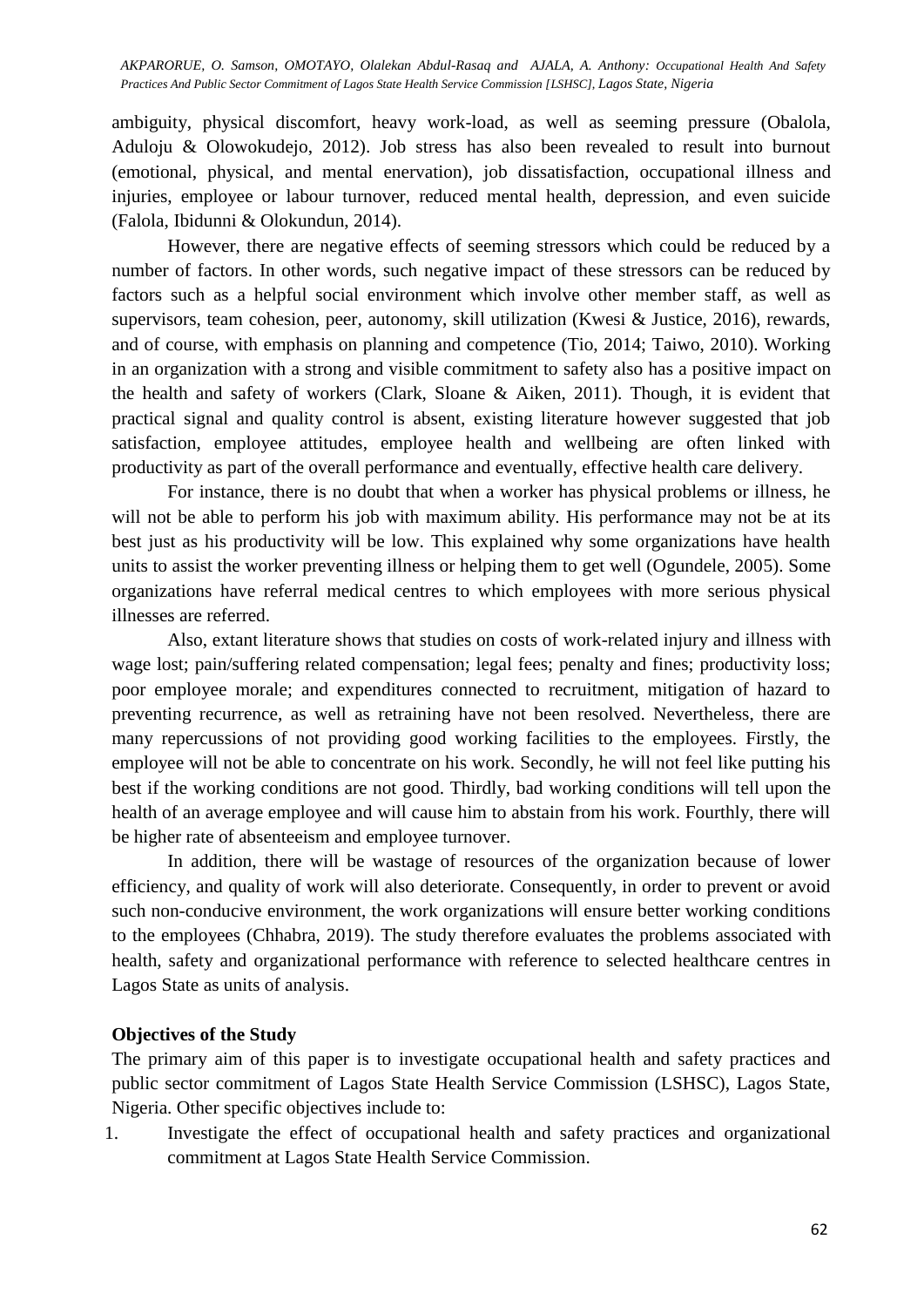2. Examine if absence of occupational health and safety policy affects the commitment of employees at Lagos State Health Service Commission.

#### **Research Hypotheses**

This paper tested the following null hypotheses.

- **H01:** There is no significant relationship between occupational health and safety practices and organisational commitment.
- **H02:** There is no significant relationship between absence of occupational health and safety policy andthe commitment of employees.

#### **Literature Review**

According to the International Labour Organization (ILO) and the World Health Organization (WHO), health and safety at work is aimed at the promotion and maintenance of the highest degree of physical, mental and social well-being of workers in all occupations (Yeh, 2014; Falola, Ibidunni & Olokundun, 2014; Health and Safety Professionals Alliance [HaSPA] (2012); the prevention among workers of leaving work due to health problems caused by their working conditions; the protection of workers in their employment from risks resulting from factors adverse to health (Assaf & Alswalha, 2016); the placing and maintenance of the worker in an occupational environment adapted to his or her physiological and psychological capabilities; and, to summarize, the adaptation of work to the person and of each person to their job (Borys, 2010).

Nonetheless, health and safety are given a wide definition in the European Union context, going beyond the avoidance of accidents and prevention of disease to include all aspects of the worker's well-being. The competence of the EU to intervene in the field of health and safety at work is defined by the provision in Article 153 of the European Treaty, which authorizes the Council to adopt, by means of directives, minimum requirements as regards ‗improvement in particular of the working environment to protect workers' health and safety' (a provision originating in the Single European Act 1986) (Awolusi, 2019; Falola, *et al.*, 2014). The significance of this broad scope of 'health and safety' is immense, as it underpins the potential of EU health and safety policy to prescribe minimum standards to protect all aspects of the worker's well-being (Health and Safety Professionals Alliance [HaSPA], 2012).

Work burnout is also believed to result from job stress in workplace, including those of the health care organizations and which is believed to have represented a unique response to an intense of interactions between clients or patients. Workers with burnout report a variation of symptoms, involving depersonalization, emotional exhaustion (feeling distant from others), and a sense of diminished personal accomplishment. Experts have suggested that burnout results from a variety of stresses, including situations in which work demands cannot be met because of a lack of resources such as social support from coworkers and supervisors, job control, participation in decision making, utilization of skills, and reinforcements such as rewards (Lee & Ashforth, 2006). Stress and job burnout also are related to specific demands of work, including overload, variations in workload, role conflict, and role ambiguity. Workers who perceive a high level of stress and resulting job burnout have poor coping responses and lack of job satisfaction, which often erode commitment to the organization and lead to higher turnover (Lee & Ashforth, 2006).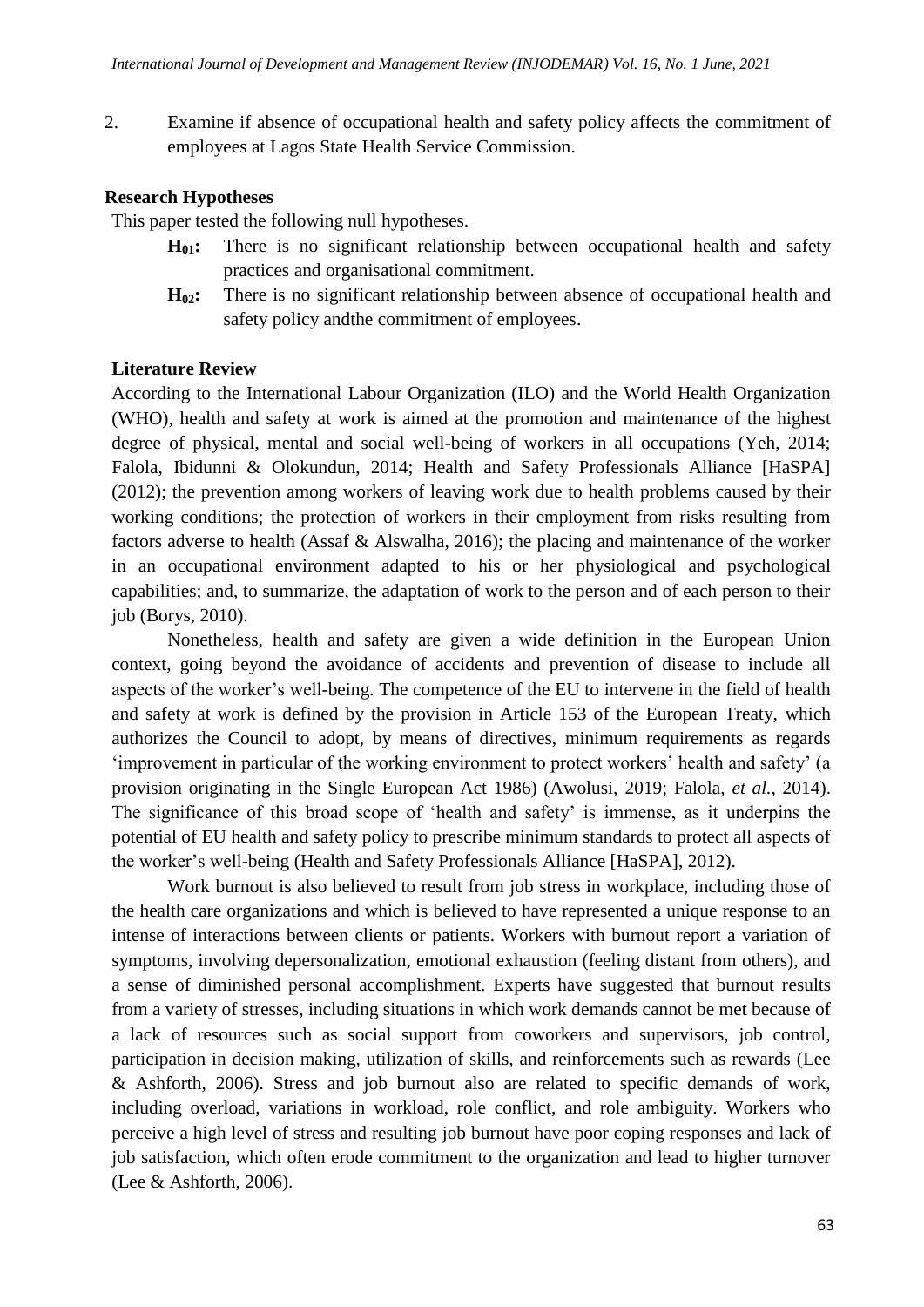Lack of coworker and supervisor support contributes to perceived stress and resulting burnout (Oehler & Davidson, 2010). In one study of performance among nurses by Salyer, (1995) a higher number of admissions to/discharges from a patient care unit in 24 hours had a negative impact on the self-rated quality of performance. Workload (number of emergency admissions), number of deaths on the ward, and number of menial tasks performed contributed to medical residents' perception of being overwhelmed and increased the number of reported minor medical mistakes (Baldwin, Dodd & Wrate, 2007). Lack of peer support, role ambiguity, and perceived stress were associated with job dissatisfaction and depression among residents. In a meta-analysis of 61 studies of job burnout, individuals were more sensitive (that is, at greater risk of emotional exhaustion) to demands of the job than to available resources. Lee and Ashforth (2006) hypothesized that this sensitivity might be related to the ability to increase resources and thus compensate for the work demands; whereas the emotional demands of the job remained constant.

Several studies have shown that job stress as key issue of occupational health and safety practices is dependent on organizational commitment. Dixit and Bhati (2012) revealed that the concept of organizational commitment was derived from Whyte's article in 1956, The Organization Man, which states that commitment comes into being when a person links extraneous interests with a consistent line of activity by making a side bet. In this review, organizational commitment is used synonymously with job commitment both of which entails more psychological concepts than environmental factors of workplace. Yusuf and Metiboba, (2012) submit that job commitment is a psychological state that characterizes the employee's relationships with the organization; and has implications for the decision to continue or discontinue membership in the organization. Job commitment therefore entails attitude or orientation towards the organization which links or attaches the individual or worker to the establishment. It is a process whereby the goals of the individual or worker are increasingly integrated with that of the organization. Job commitment entails three components – workers' readiness to exert effort on behalf of the organization; workers' acceptance of organizational goals and values; and workers desires to remain with the organization (Ogaboh, Nkpoyen & Ushie, 2018).

Other researchers have categorized commitment to include (a) something of the notion of membership (b) reflecting the current position of the individual (c) having special predictive potentials, providing predictions concerning certain aspects of performance, motivation to work, spontaneous contribution, and other related outcomes; and (d) it also suggests the differential relevance of motivational factors (Dixit & Bhati, 2012). The components or categorization of job commitment as advanced by Dixit and Bhati (2012) do not enjoy wider acceptability by researchers as do the components postulated by Meyer and Allen (1993). In fact, it is as if the concept of job commitment would not be sufficiently meaningful without defining it in the manner that Meyer and Allen did. Job commitment according to them is defined as the force that binds an individual to a course of action relevant to one or more targets on the job. Employees are therefore believed to experience this commitment in three bases, or mind-sets that play a role in shaping behaviour: affective, normative, and continuance (Jaros, 2017; McMahon, 2007; Meyer & Herscovitch, 2001; Ogaboh *et al.*, 2018; Sundas, Noor & Shamim, 2009; Yusuf & Metiboba, 2012). Affective commitment is the employee's positive emotional attachment to the organization (Meyer & Allen, 1993). Continuance commitment is understood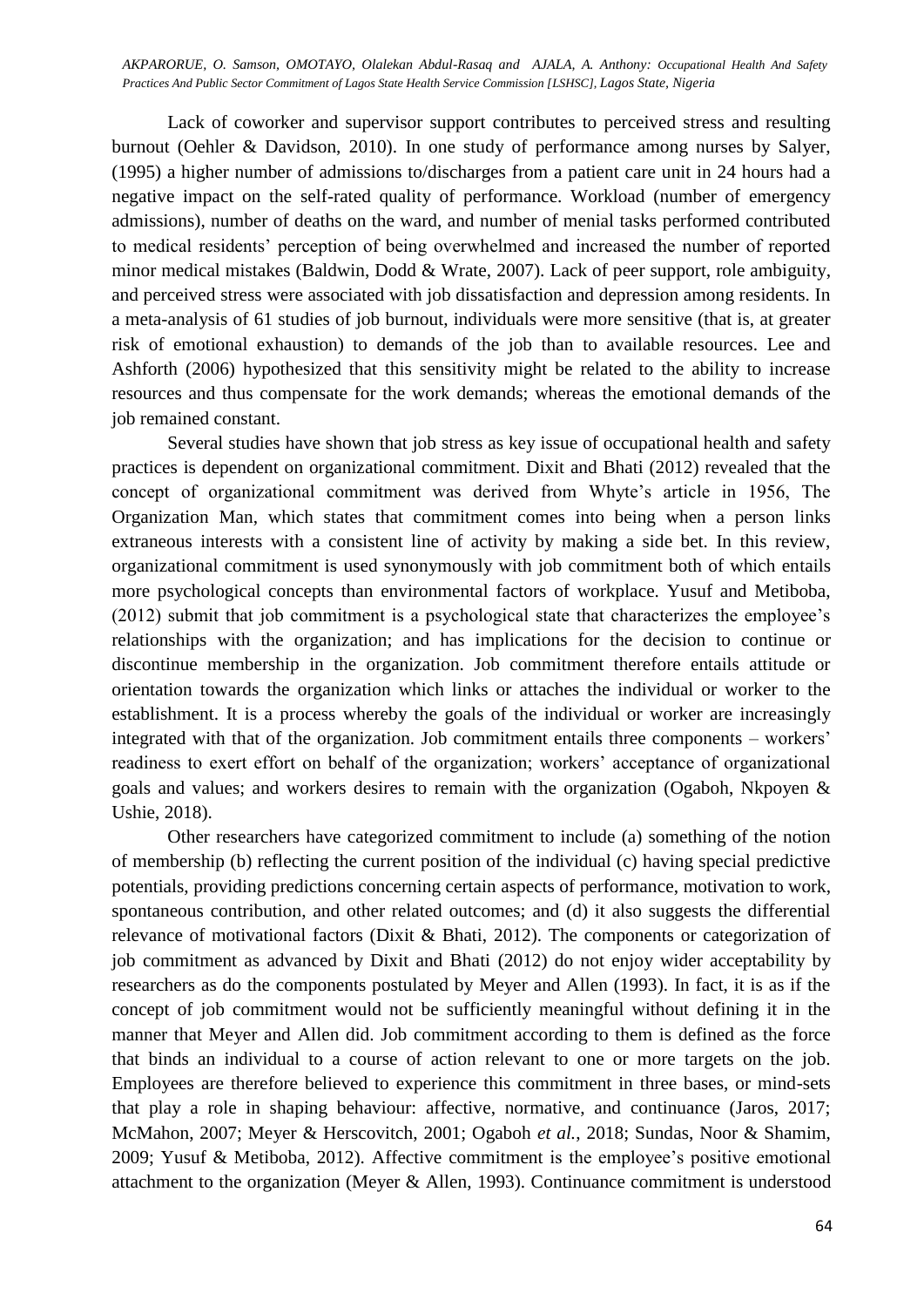to come from the perceived cost associated with leaving the organization, such as giving up pension plans and profit sharing (Ogaboh, Nkpoyen & Ushie, 2018). In the words of Yusuf and Metiboba (2012), when an individual commits to the organization because he/she perceives high costs of losing organizational membership, including economic costs, pension accruals, social costs, friendship ties with co-workers that would be incurred, employee remains a member of the organization. Normative commitmentis the third component of job commitment which implies commitment resulting from perceived obligation on the part of the employees.

## **Theoretical Framework**

This paper is anchored on Heinrich Theory. Heinrich theory had a formative influence on health and safety practice and his safety programmed elements have endured to the present day as the foundation of management techniques in health and safety. Heinrich's highly influential work *Industrial Accident Prevention: A Scientific Approach* documented the prevailing approach to health and safety preventive programmes, within a philosophical framework which saw individual employees rather than working conditions as the primary cause of accidents in the workplace. Heinrich's theories and techniques on safety management were supported by research he conducted while employed as an engineer for an insurance company. His major research study concerned the causes of accidents and comprised a subjective assessment of the accident cause in 75,000 accident insurance cases. He concluded that 88 per cent of accidents resulted from 'unsafe acts' and 10 per cent from 'unsafe conditions', making a total of 98 per cent judged to be preventable, with the remaining 2 per cent judged as unpreventable. Heinrich advocated a multi-disciplinary approach to safety, focused upon engineering, psychology, management and 'salesmanship' (Pope, 2008). The emphasis on psychology supported his theory that accidents were caused primarily by the 'unsafe acts' of employees. The minimization of technical fault supported the concept of the culpability of the injured person in accident compensation cases (Hale & Glendon, 2007).

The techniques for health and safety management advocated by Heinrich in 1931 are evident today in health and safety programmes and systems. Techniques for safety management proposed by Heinrich include close supervision; safety rules; employee education through training, posters and films; hazard identification through analysis of past experience, survey and inspection; accident investigation; job analysis; methods safety analysis; production of accident analysis sheets; approval processes for new construction, installation of new equipment, and changes in work procedures or processes; establishment of safety committees and arrangements for emergency and first aid.

Heinrich presented lost time injury frequency rates as the best available measure of effectiveness, complete with the qualification of statistical limitations still common today. Also reminiscent of current approaches is the parallel drawn between the controls in safety and the control of the quality, cost and quantity of production. The causes of accidents and production faults Heinrich viewed as similar and the control methods as equivalent. Safety, he argued, should be managed like any other business function.

Heinrich's theories of accident causation similarly have continued impact. Perhaps the most enduring legacy of Heinrich is the dichotomy between 'unsafe acts' and 'unsafe conditions', or the influence of unsafe behaviour versus hazards/technical deficiencies as the cause of accidents. At the heart of Heinrich's prevention philosophy was the axiom that the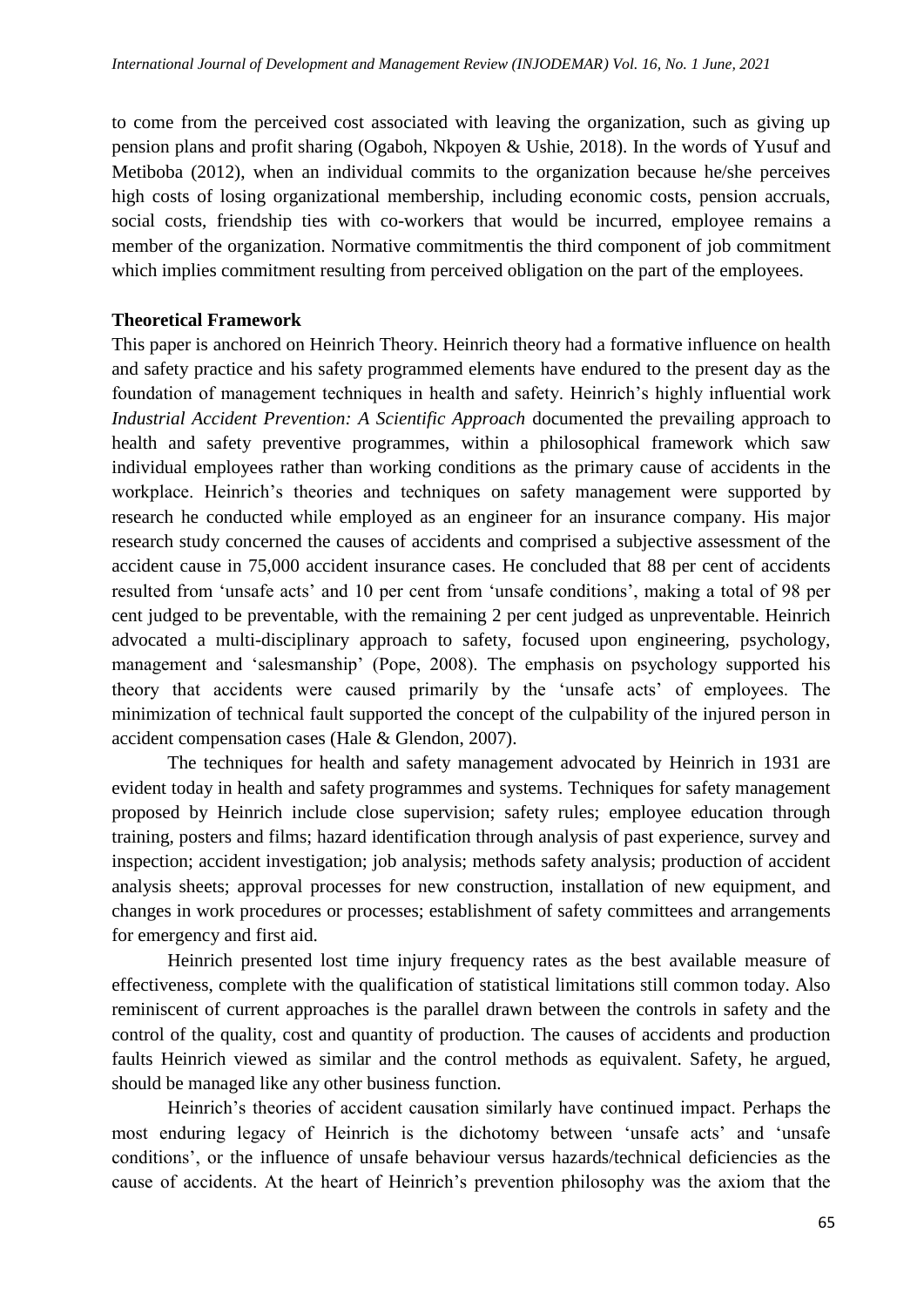unsafe acts of persons are responsible for a majority of accidents. The axiom was central to Heinrich's domino model of accident causation, which depicted five dominoes ready to fall in sequence, portraying five inter-connected factors in an accident sequence. Unsafe acts/conditions were placed in the central position, preceded by inherited or acquired personal faults, and followed by an accident and injury. The removal of the unsafe act/condition was expected to interrupt the sequence. The expected result was prevention of the accident and possible injury. Control of the individual behaviour of employees was the key. This theory is also relevant as it credited with bringing attention to workplace safety and focusing on human element of safety. Critics claim that adhering to the Henrich Model can lead to an overemphasis on worker behaviour and not enough attention on systems. The theory was adopted because of the general philosophy of Heinrich's famous work that forms the basis for behaviour-based safety, an approach that focuses on identifying and changing unsafe worker's behaviours.

### **Methodology**

This paper employed the use of descriptive survey research design to investigate relationship between occupational health and safety practices and public sector commitment of Lagos State Health Service Commission, Lagos State, Nigeria. The study area was chosen because its reforms ensured the provision of highly skilled and motivated workforce with right attitude towards the delivery of qualitative healthcare services at the Secondary Health Facilities for the people of Lagos State. The population of the study covered all staff and members at the study area. Specifically, the population size of 2,500 covered all the twenty-six (26) hospitals in Lagos State. The sample size was determined using Yamane's (1994) formula:

$$
n = \frac{N}{1 + N (e)^{2}}
$$
  
Where, n = sample  
N = Population size  
e = error margin or margin of error  
I = constant value

Note that the choice of (0.1) 1% proportion of sampling error is purely an exclusive decision of the researchers. Substituting the figures in the formula, we get the following:

$$
n = \frac{N}{1 + N (e)^{2}}
$$
  
\n
$$
n = \frac{2.500}{1 + 2.500(0.1)^{2}}
$$
  
\n
$$
= \frac{2.500}{1 + 25}
$$
  
\n
$$
= \frac{2.500}{26}
$$
  
\n
$$
= 96
$$
  
\n
$$
n = 96
$$

The sample for this study was ninety-six. This study employed the use of purposive and simple random sampling methods. This enabled the researchers to pick at random without subjective measure, which also gave room for positive conclusion. The simple random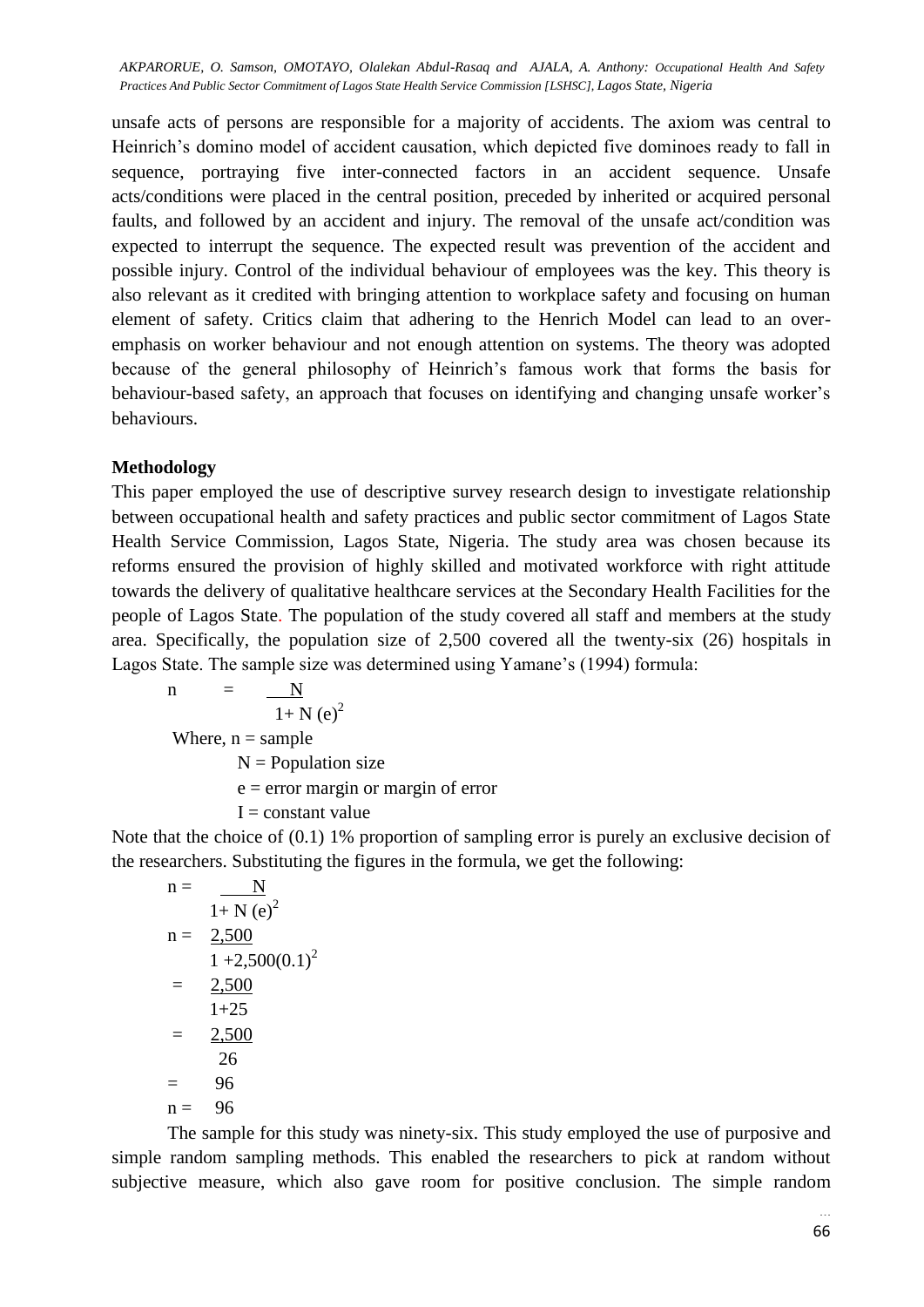technique was adopted in order to give all members of the study population an equal and independent chance of being selected while purposive sampling technique was adopted as a result of familiarity and frequent visits to the study area.

A structured questionnaire of relevant items on "occupational health and safety practices" and "organizational commitment" was developed by the researchers from the literature review.The instrument was designed on a five (5) Likert Scale (Strongly Agree (SA) = 5, Agree (A) = 4, Undecided (UND) = 3, Disagree (D) = 2 and Strongly Disagree (SD) = 1. The instrument consisted sections 'A' to 'C'. Section A contained bio-data which consisted questions based on the personal characteristics of the respondents while Section B sought investigation into occupational health and safety practices and organizational commitment in Lagos State Health Service Commission. The last section was an open-ended question, requesting the other relevant and useful information on the subject matter. Copies of questionnaire retrieved were scrutinized, sorted and analyzed with the aid of simple percentages and frequency counts to answer each of the research questions, while the hypotheses were analyzed with the aid of simple regression method. This was done using Statistical Package for the Social Sciences (SPSS).

### **Results**

After careful and systematic analysis of the respondents' responses to the baseline research objectives, the following analyses are further carried out for the specific testing of the formulated research hypotheses.

### **Test of Hypothesis One**

## **Ho1: There is no significant relationship between occupational health and safety practices and organizational commitment.**

In order to test hypothesis one, the independent data collected on relationship between occupational health and safety practices and organizational commitment, using simple regression analysis were analyzed. The results obtained are tabulated below.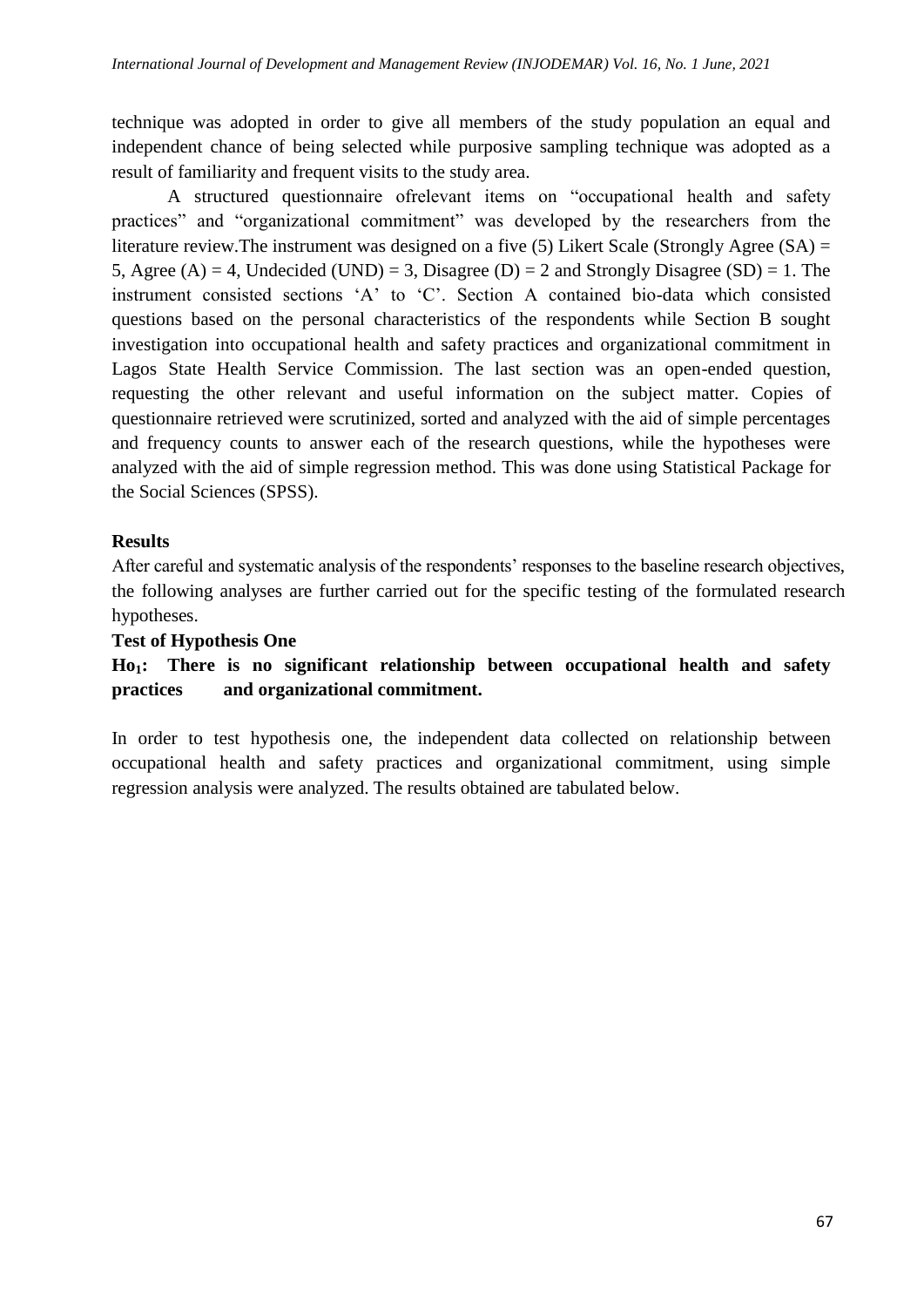| <b>Practices and Organizational Commitment</b><br><b>Safety</b> |                                                      |                |                     |     |                   |        |                         |      |
|-----------------------------------------------------------------|------------------------------------------------------|----------------|---------------------|-----|-------------------|--------|-------------------------|------|
| <b>Model Summary</b>                                            |                                                      |                |                     |     |                   |        |                         |      |
| Model                                                           | $\mathbf{R}$                                         | R Square       | Adjusted R          |     | Std. Error of the |        | Durbin-Watson           |      |
|                                                                 |                                                      |                | Square              |     | Estimate          |        |                         |      |
|                                                                 | .537 <sup>a</sup>                                    |                | .289<br>.273        |     | 3.22918           |        | 1.537                   |      |
|                                                                 | a. Predictors: (Constant), q1 OHSP, q2 OHSP, q3 OHSP |                |                     |     |                   |        |                         |      |
|                                                                 | b. Dependent Variable: Organizational Commitment     |                |                     |     |                   |        |                         |      |
| <b>ANOVA</b> <sup>a</sup>                                       |                                                      |                |                     |     |                   |        |                         |      |
| Model                                                           |                                                      | Sum of Squares |                     | Df  | Mean Square       |        | ${\bf F}$               | Sig. |
| 1                                                               | Regression                                           |                | 1558.337            | 8   | 194.792           |        | 18.68<br>$\overline{0}$ | .000 |
|                                                                 | Residual                                             |                | 3837.355            | 368 | 10.428            |        |                         |      |
|                                                                 | Total                                                |                | 5395.692            | 376 |                   |        |                         |      |
| a. Dependent Variable: Organizational Commitment                |                                                      |                |                     |     |                   |        |                         |      |
|                                                                 | b. Predictors: (Constant), q1 OHSP, q2 OHSP, q3 OHSP |                |                     |     |                   |        |                         |      |
|                                                                 |                                                      |                | <b>Coefficients</b> |     |                   |        |                         |      |
| Model                                                           |                                                      |                | Unstandardized      |     | Standardized      | T      |                         | Sig. |
|                                                                 |                                                      |                | Coefficients        |     | Coefficients      |        |                         |      |
|                                                                 |                                                      | B              | Std. Error          |     | Beta              |        |                         |      |
| 1                                                               | (Constant)                                           | 17.970         | .928                |     |                   | 19.371 |                         | .000 |
|                                                                 | q1 OHSP I                                            | .268           | .123                |     | .127              | 2.172  |                         | .030 |
|                                                                 | q2 OHSP 2                                            | .388           | .120                |     | .157              | 3.238  |                         | .001 |
|                                                                 | q3 OHSP 3                                            | .352           | .119                |     | .145              | 2.968  |                         | .003 |
|                                                                 | a. Dependent Variable: Organizational Commitment     |                |                     |     |                   |        |                         |      |

**Table 1: Regression of the Relationship between Occupational Health and Safety Practices and Organizational Commitment**

**Source:** *Field Survey, 2020.*

Table 1 indicates that coefficient of determination (Adjusted  $R^2$ ) = 0.273, which gives proportion of variance (Adjusted  $R^2$  x 100) = 27.3%. This implies that the independent variables (occupational health and safety practices) accounted for 27.3 % of the variance in the dependent variable (organizational commitment). Hence, occupational health and safety dimensions have no significant effect on organizational commitment ( $F=18.680$ ; df= (8; 376); significant value p  $= 0.000$  <0.05). Table further shows the relative contribution of independent variables to dependent variable showed significant relationship. The table further revealed (occupational health and safety practices: B=0.268, t=3.403, p=0.00<0.05; contributed B=0.388, t=3.238, p=0.00<0.05; B=-0.352, t=2.968, p=0.00<0.05; towards organizational commitment B=-0.433, t=2.513, p=0.00<0.05; overall organizational performance B=-0 .398, t=3.419, p=0.00<0.05; reduction in loss of profitability B=-0.299, t=3.419, p=0.00<0.05: B=-0.490, t=3.518, p=0.00 $<0.05$ ; B=-0.996, t=8.055, p=0.00 $<0.05$  is significantly registered. The alternate hypothesis is therefore accepted that occupational health and safety practices have effect on organizational commitment.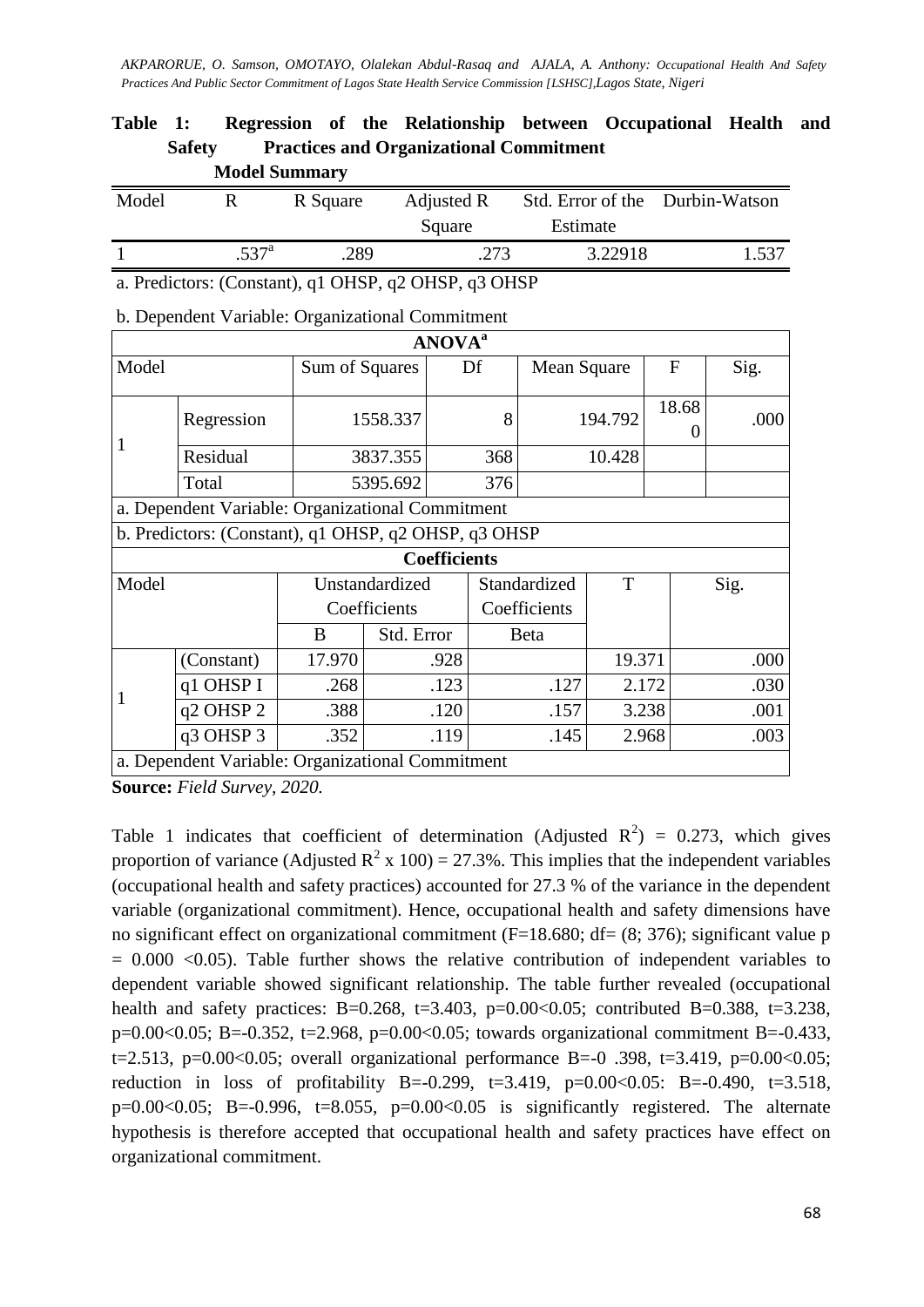## **Test of Hypothesis Two**

**Ho2: There is no significant relationship between absence of occupational health and safety policy and commitment of employees.**

**Table 2: Regression of the Relationship between Absence of Occupational Health and Safety Policy and Commitment of Employees**

| Model Summary <sup>b</sup> |              |     |        |                                   |               |  |  |  |
|----------------------------|--------------|-----|--------|-----------------------------------|---------------|--|--|--|
| Model                      | $\mathbb{R}$ |     |        | R Square Adjusted R Std. Error of | Durbin-Watson |  |  |  |
|                            |              |     | Square | the Estimate                      |               |  |  |  |
|                            | $.558^{a}$   | 311 | .298   | 3.17328                           | 1.683         |  |  |  |
|                            |              |     |        |                                   |               |  |  |  |

a. Predictors: (Constant), q1 AOHSP, q2 AOHSP, q3 AOHSP

b. Dependent Variable: Commitment of employees

| <b>ANOVA</b> <sup>a</sup> |            |          |     |         |        |                   |  |  |
|---------------------------|------------|----------|-----|---------|--------|-------------------|--|--|
| Model                     |            | Sum of   | Df  | Mean    | F      | Sig.              |  |  |
|                           |            | Squares  |     | Square  |        |                   |  |  |
|                           | Regression | 1679.962 |     | 239.995 | 23.833 | .000 <sup>b</sup> |  |  |
|                           | Residual   | 3715.731 | 369 | 10.070  |        |                   |  |  |
|                           | Total      | 5395.692 | 376 |         |        |                   |  |  |

a. Dependent Variable: Commitment of employees

b. Predictors: (Constant), q1 AOHSP, q2 AOHSP, q3 AOHSP

Coefficientsa

| Model                                          |            | Unstandardized |            | Standardized | T       | Sig. |  |  |
|------------------------------------------------|------------|----------------|------------|--------------|---------|------|--|--|
|                                                |            | Coefficients   |            | Coefficients |         |      |  |  |
|                                                |            | B              | Std. Error | <b>B</b> eta |         |      |  |  |
| $\overline{2}$                                 | (Constant) | 17.257         | 1.222      |              | 14.121  | .000 |  |  |
|                                                | q1 AOHSP I | $-.050$        | .115       | $-.021$      | $-.437$ | .663 |  |  |
|                                                | q2 AOHSP 2 | .263           | .112       | .121         | 2.349   | .019 |  |  |
|                                                | q3 AOHSP 3 | .226           | .138       | .085         | 1.641   | .102 |  |  |
| a. Dependent Variable: Commitment of employees |            |                |            |              |         |      |  |  |

## **Source:** *Field Survey, 2020*

Table 2 indicates that coefficient of determination (Adjusted  $R^2$ ) = 0.298, which gives proportion of variance (Adjusted  $R^2$  x 100) = 29.8%. This implies that the independent variables (occupational health and safety policy) accounted for 29.8 % of the variance in the dependent variable (commitment of employees). Hence, the effect of these measures is significant on the organizational survival (F=23.833; df=  $(7; 376)$ ; significant value  $p = 0.000 \le 0.05$ ). Hence, occupational health and safety policy dimensions had significant effect on commitment of employees.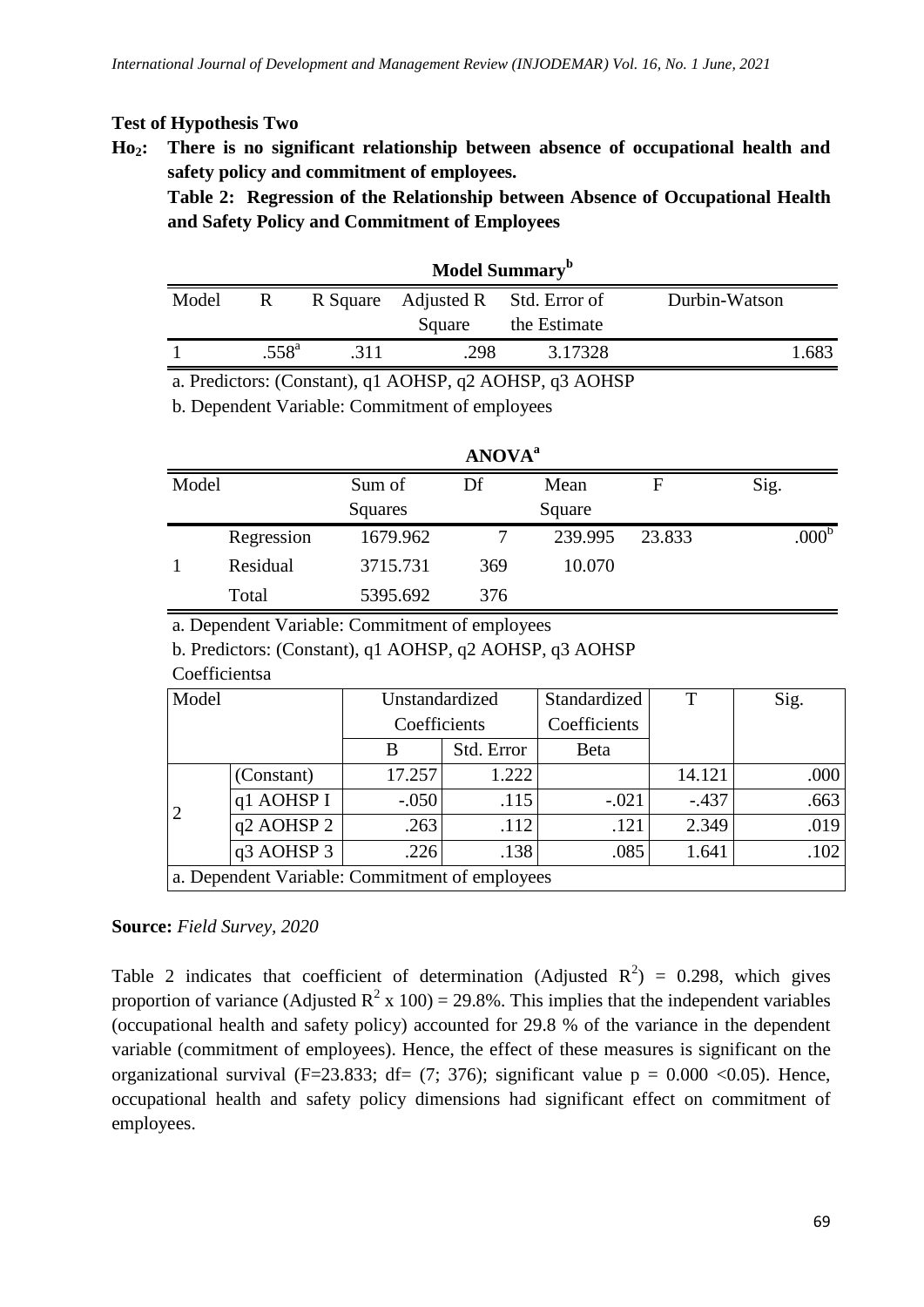### **Discussion of Findings**

There was significant effect of occupational health and safety practices on public sector commitment. This is in conformity with the submission of the results from both World Health Organization and International Labour Organization. This, therefore means that the practices of health and safety in the workplace aimed at promoting and maintaining the highest degree of the well-being of employees, their mental and physical being, in all spheres of work (Yeh, 2014; Falola, Ibidunni & Olokundun, 2014; the Health and Safety Professionals Alliance, 2012); and the prevention amongst employees of avoiding a given task due to health related problems, which is often the result of working conditions involving employees' protection in employment especially from risks that affect general health (Assaf & Alswalha, 2016). In the same vein, maintaining of employees in a work environment that is adapted to employees' psychological, and or physiological abilities; and as well as, to summarize, such version of work to individuals involved, and each individual to their task (Borys, 2010). Appraising the influence of workplace health and safety practices on commitment, existing scholars, including Yusuf and Metiboba, (2012) affirmed that employees' job commitment remains a psychologically characterized state that employees' relationships with such organization has such decision(s) to make, as to whether or not to continue or otherwise with being members within the work environment. Employee job commitment can be described as attitudes portrayed towards his organization that connects the employee to the organization. In other words, it referred to distinctive process where both goals of the workers and organizations are effectively and efficiently integrated to achieving the overall set goals of the establishment. No wonder, Ogaboh, Nkpoyen and Ushie (2018) identified three separate apparatuses; one, being that employees are always ready to put in working efforts, effectively representing their organization; accepting the goals and values of the organization and their intention to remain loyal with the organization (Ogaboh, Nkpoyen & Ushie, 2018).

There was significant effect of occupational health and safety policy and commitment of employees. The result is significant to the wide range the concept of health and safety, which is huge, as it reinforces the possibility of prescribing the standards of health and safety policy in order to protect all spheres of employees' well-being (Health and Safety Professionals Alliance [HaSPA], 2012). Again, the quest for combining safety management structures with health and safety policies must be considered as strategies to work with and needs to be introduced. Such strategic combinations should be taken as crucial as conventional method for enhanced health and safety practices, and as part of the overall means of general business practices (Miedaner, Kuntz, Enke, Roth, & Nitzsche, 2018; Borys, Else & Leggett, 2009).

## **Conclusion**

The importance of managing occupational or workplace health and safety practices and its relative effects on public sector commitment is very crucial for the success of public organizations. The study revealed that all independent variables (that is, occupational health and safety practices, absence of occupational health and safety policy) had effects on the dependent variables (that is, organizational commitment and employees' commitment). It is evident that advances in health, safety system and practice are being supported by an all-inclusive body of knowledge. This has contributed towards sustainable work improvement in terms of health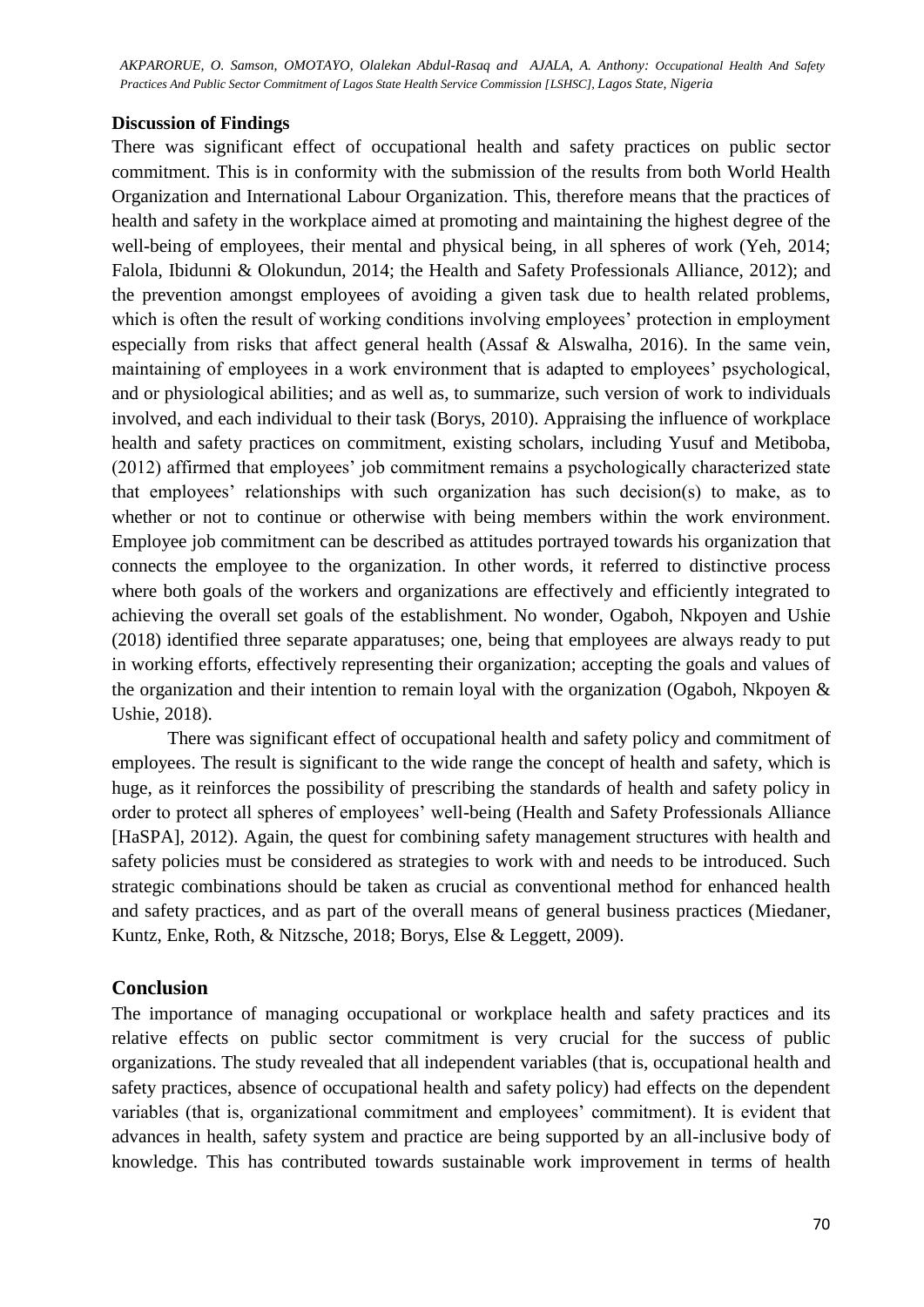outcome, safety outcome, especially in Nigeria and globally. Thus, efforts are directed at categorizing and uninterruptedly evaluating workplace performance in terms of health and safety practices which have not been ostensibly in keeping the pace. There is however a continuing need for empirically reliable and relevant method of validating the performance measurement and its indicators which could aid in understanding the consequences of material with which occupational health and safety strategies and practices are informed.

While categorizing data value for engaging most occupational health and safety decisions, some authors have focused on attention to move away from measurements from injury outcome to positive performance indicators for health and safety practices. Thus, this paper oversees the crucial activity point via input/ process, as well as its injury and resultant outcome, involving the procedures with simplicity of all kinds of data, with each related for explaining the exact decisions.

## **Recommendations**

Based on the findings of the study, the subsequent suggestions were recommended:

- $\triangleright$  A go-getting and assessment goals, as well as their achievements in the part of health and safety need to be emphasized within the terrain or system of safety management approach. Such approach to safety management should, as a matter of importance including areas of employees' well-being, their health-related issues that spread outside the work environment.
- $\triangleright$  Workplace health and safety management should increase organizational commitment while health and safety policy need to be seen as commitment of employees. Evidently, discussing safety talk with employees could improve performance. In summary, workplace health and safety practices should contribute towards commitment and ensure that workplace health and safety policy(ies) are better emphasized.

### **References**

- Akintayo, S., (2018). Financial impact of health promotion programs: A comprehensive review of the Literature, *American Journal of Health Promotion*, *1*(2), 296-320.
- Assaf, A. M. & Alswalha, A. (2016). Environmental impacts of working conditions in paint factories workers in the Hashemite Kingdom of Jordan. *European Scientific Journal, 9*(8), 37-45.

Awolusi, O., D. (2019). Effects of motivation on employees' job commitment in the Nigerian banking industry: an empirical analysis. *International Journal of Business and Innovation Research, 1*(3), 1-17.

Baldwin, P. J., Dodd, M, & Wrate, R. W. (2007). Young doctors' health - I. How do working conditions affect attitudes, health and performance? *Journal of Social Science and Medicine*; *45*(1),35-40.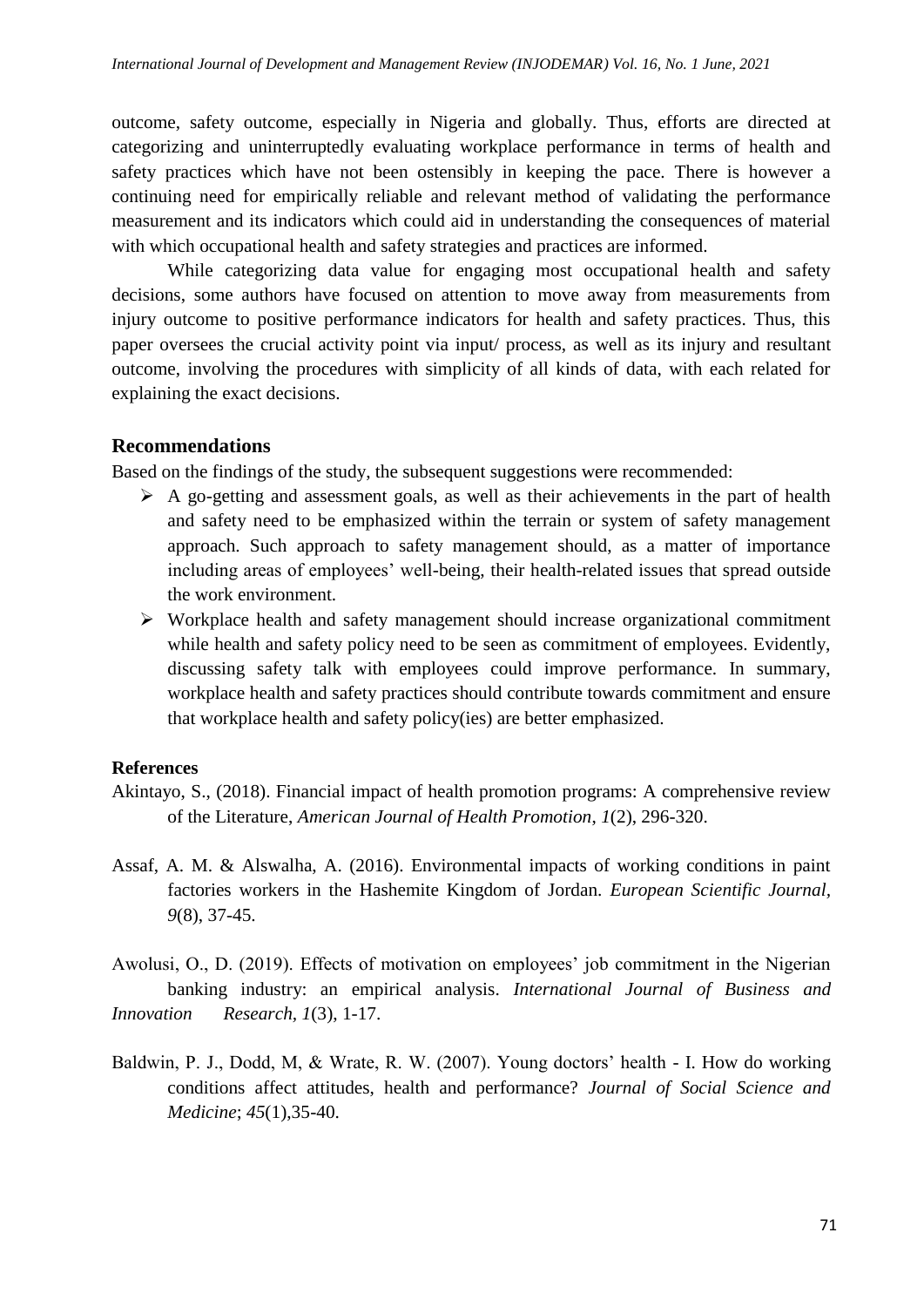- Borys, D. (2010). Seeing the wood from the trees: a systems approach to OH & S management. In Pearse, W., Gallagher, C. and Bluff, E. (eds.). *Occupational Health and Safety Management Systems.* Proceedings of the First National Conference, 151-172. Sydney: Crown Content.
- Borys, D., Else, D. & Leggett, S. (2019). The fifth age of safety: The adaptive age. *Journal of Health and Safety Research and Practice*, 1(1): 19-27.
- Chhabra, T. N. (2019). *Human resource management: Concepts and issues* (8<sup>th</sup> Edition). New Delhi: Dhanpat Rai and Coy.
- Clark, S. P., Sloane, D. M. & Aiken, L. H. (2011). Staffing and needlesticks. *American Journal of Public Health, 3*(1), 19-31.
- Dixit, V. & Bhati, M. (2012). A study about employee commitment and its impact on sustained productivity in Indian Auto-Component Industry. *European Journal of Business and Social Sciences, 1*(6), 34-51.
- Falola, H. O., Ibidunni, A. S. & Olokundun, M. (2014). Incentives packages and employees' attitudes to work: a study of selected government parastatals in Ogun State South-West, Nigeria. *International Journal of Research in Business and Social Science, 3*(1), 234- 241.
- Hale, A. & Glendon, A. (2007). *Individual behaviour in the control of danger*. Amsterdam: Thomson Press.
- Health and Safety Professionals Alliance (HaSPA). (2017). *The core body of knowledge for generalist OHS professionals*. Tullamarine, VIC., Safety Institute of Australia.
- Hopkins, A. (2005). *Safety culture and risk: The organizational causes of disasters*. Sydney: CCH Australia Ltd.
- Hornby, A. S. (2001). *Oxford advanced learner's dictionary of current English*. Oxford: Oxford University Press.
- Jaros, S. (2017). *Meyer and Allen model of organizational commitment*: Measurement Issues. The Icfai University Press.
- Lee, R. T., & Ashforth, B. E. (2006). A meta-analytic examination of the correlates of the three dimensions of job burnout. *Journal of Applied Psychology*, *81*(2), 123-133.
- Kwesi, A. & Justice, M. (2016). Occupational health and safety and organizational commitment; Evidence from the Ghanaian Mining Industry. *Journal of Safety and Health at Work. 7*(2016), 225-230.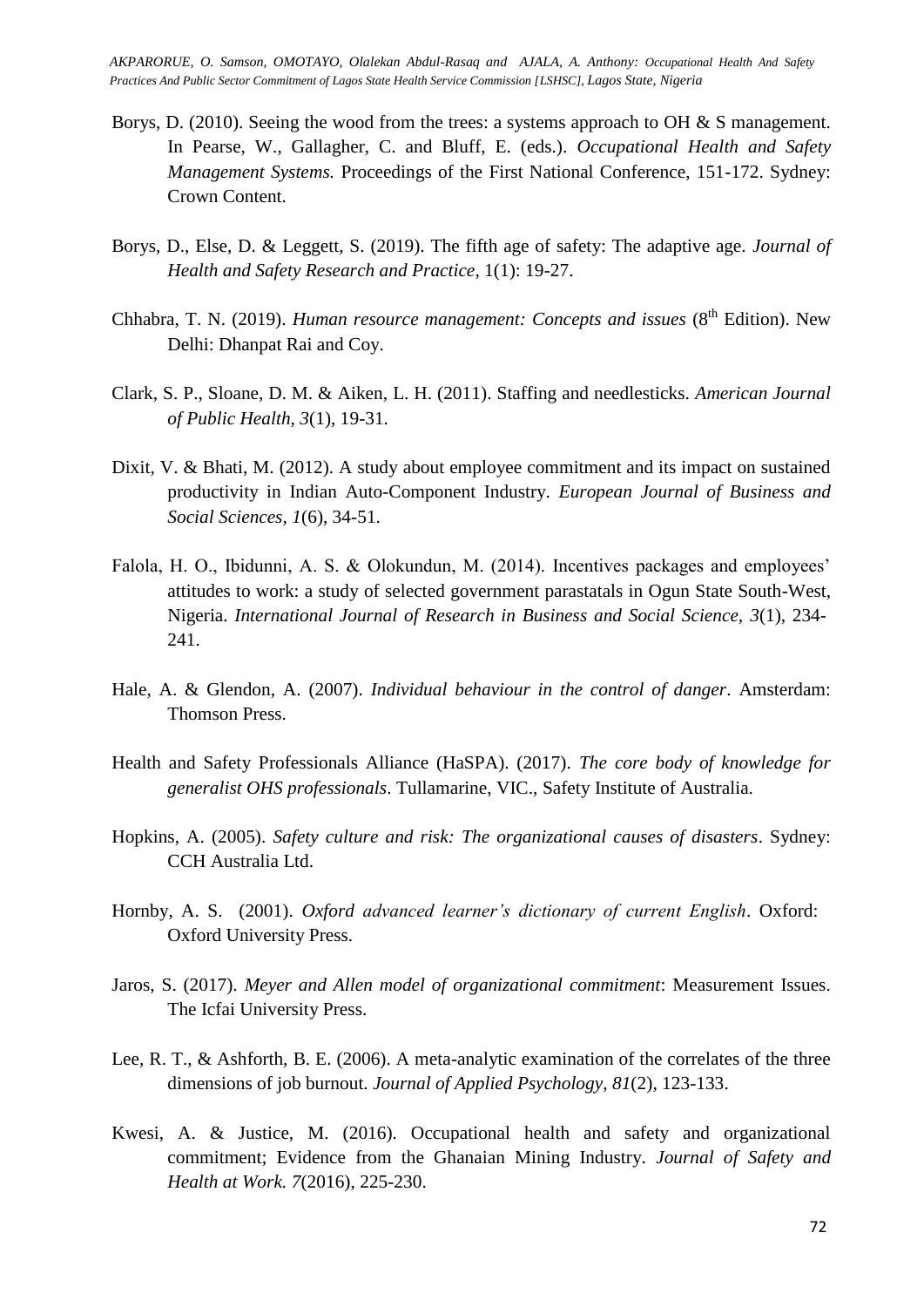- McMahon, B. (2007) *Organizational commitment, relationship commitment and their association with attachment style and locus of control*. M.Phil. Thesis of the School of Psychology, Georgia Institute of Technology.
- Meyer, J. P. & Herscovitch, L. (2001). Commitment in the workplace: toward a general model. *Human Resource Management Review, 11*(2), 299-326.
- Meyer, J. P., Allen, N. J., & Smith, C. A. (1993). Commitment to organizations and occupations: Extension and test of a three-component conceptualization. *Journal of Applied Psychology, 78*(4), 538-551.
- Miedaner, F., Kuntz, L., Enke, C., Roth, B., & Nitzsche, A. (2018). Exploring the differential impact of individual and organizational factors on organizational commitment of physicians and nurses. *BMC Health Services Research, 18*(180), 1-13.
- Morrow, P. C. (2011). Managing organizational commitment: insights from longitudinal research. *Journal of Vocational Behavior, 79*(1), 18-35.
- Mowday, R. T. (1998). Reflection on the study and relevance of organizational commitment. *Human Resource Management Review, 8*(4), 387-401.
- Mowday, R. T., Porter, L. W., & Steers, R. M. (1982). *Employee-organization linkages: the psychology of commitment, absenteeism, and turnover.* New York: Academic Press.
- National Institute of Occupation Safety and Health (NIOSH) DHHS. (2012). *Health hazard evaluation report-HETA 89-299-2230 US West Communications*. Washington (DC): US Department of Health and Human Services.
- National Occupational Health and Safety Commission (NOHSC). (2004). *The cost of workrelated injury and illness for Australian employers, workers and the community*. Canberra: Australian Government.
- Obalola, M., Aduloju, K. & Olowokudejo, F. (2012). Organizational commitment and corporate ethical values: exploring the nexus between employees' psychological contract and
- firms' ethical behaviour in the Nigerian Insurance Industry. *Journal of Management and Sustainability, 2*(1). Retrieved 28<sup>th</sup> June, 2018 from http://repository.unilag. edu.ng.
- Oehler, J. M. & Davidson, M. G. (2010). Job stress and burnout in acute and nonacute pediatric nurses. *American Journal of Critical Care*, *1*(2), 81-90.
- Ogaboh, A. A. M., Nkpoyen F., & Ushie, E. M. (2018) Career development and employee commitment in industrial organizations in Calabar, Nigeria: *American Journal of Scientific and Industrial Research*, *1*(2), 312-327.